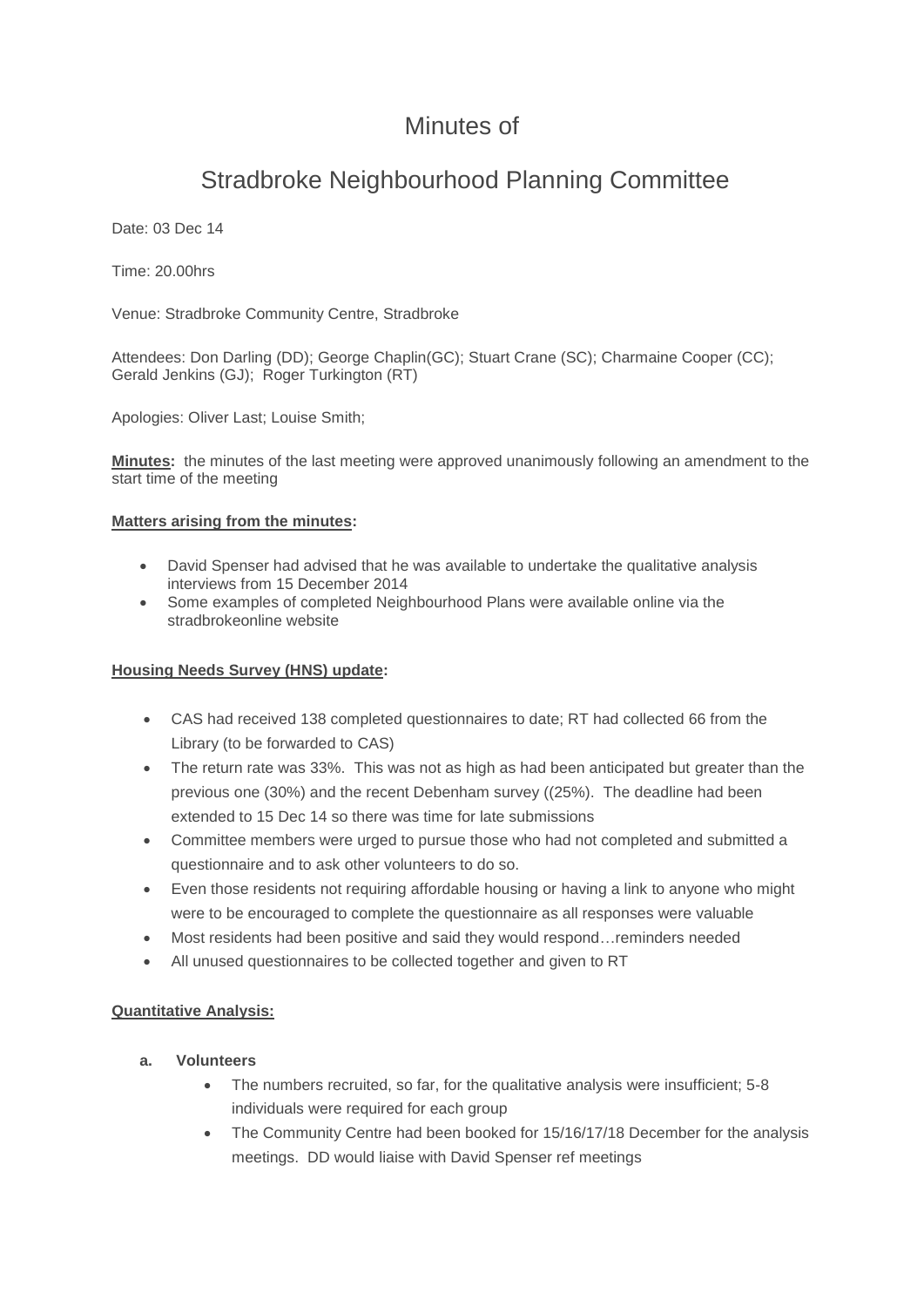- Andrew Bloom (Head of Stradbroke High) would manage the recruitment of the teenage group and make arrangements for their meeting
- GC would approach those in the 'young adult, no children' category to try to recruit (there were no volunteers in this group to date although it was explained there were very few in the village)
- DD would also try to gain young adult recruits through the football club and would also approach the WI for volunteers in the older age group with adult children who had moved away
- GJ would organise the two groups of retired residents
- SC would canvass users of the Spar shop to boost numbers in all groups
- Everyone to keep all members up to date with progress via email

### **b. Schedule:**

| Retired respondents -          | 16 & 17 Dec 14; 1400 - 1500hrs          |
|--------------------------------|-----------------------------------------|
| Young adults                   | 16 & 17 Dec 14; 1900 - 2000hrs          |
| Parents c/w children at school | 15 Dec 14; 1000 - 1100 hrs and $1900 -$ |
| 2000hrs                        |                                         |
| Parents w/o children at home   | 18 Dec 14; 1000 - 1100 hrs and 1900 -   |
| 2000hrs                        |                                         |

## **Finance:**

- The total grant from Locality would be £6,500; this had to be spent by 31 Dec 14
- There was a piece of software available that could help with the analysis of the plan and this could be purchased if there was surplus to be spent hurriedly
- David Spenser could be asked to provide extra consultancy work
- The Clerk was asked to purchase £400 worth of hall rental for 2015 onwards, to be billed before 31 December 2014

### **Work Streams:**

- The bulk of the work within the NP will start once the work streams have been identified from the qualitative analysis. A process paper had been prepared and distributed to illustrate the type of activity likely to be necessary for a work stream (appended to these minutes)
- Volunteers and a support team will be needed to lead the work streams

### **Next steps:**

- It was suggested a pre-meeting should take place prior to David Spenser's presentation pf the results of his quantitative research
- Work streams to be identified and listed as topic headings prior to the meeting set for 05 January 2015, these to be communicated to the volunteers in advance of the full presentation of the results
- Presentation of the complete results at a full meeting of all volunteers on 14 January 2015 (this will be a public meeting)